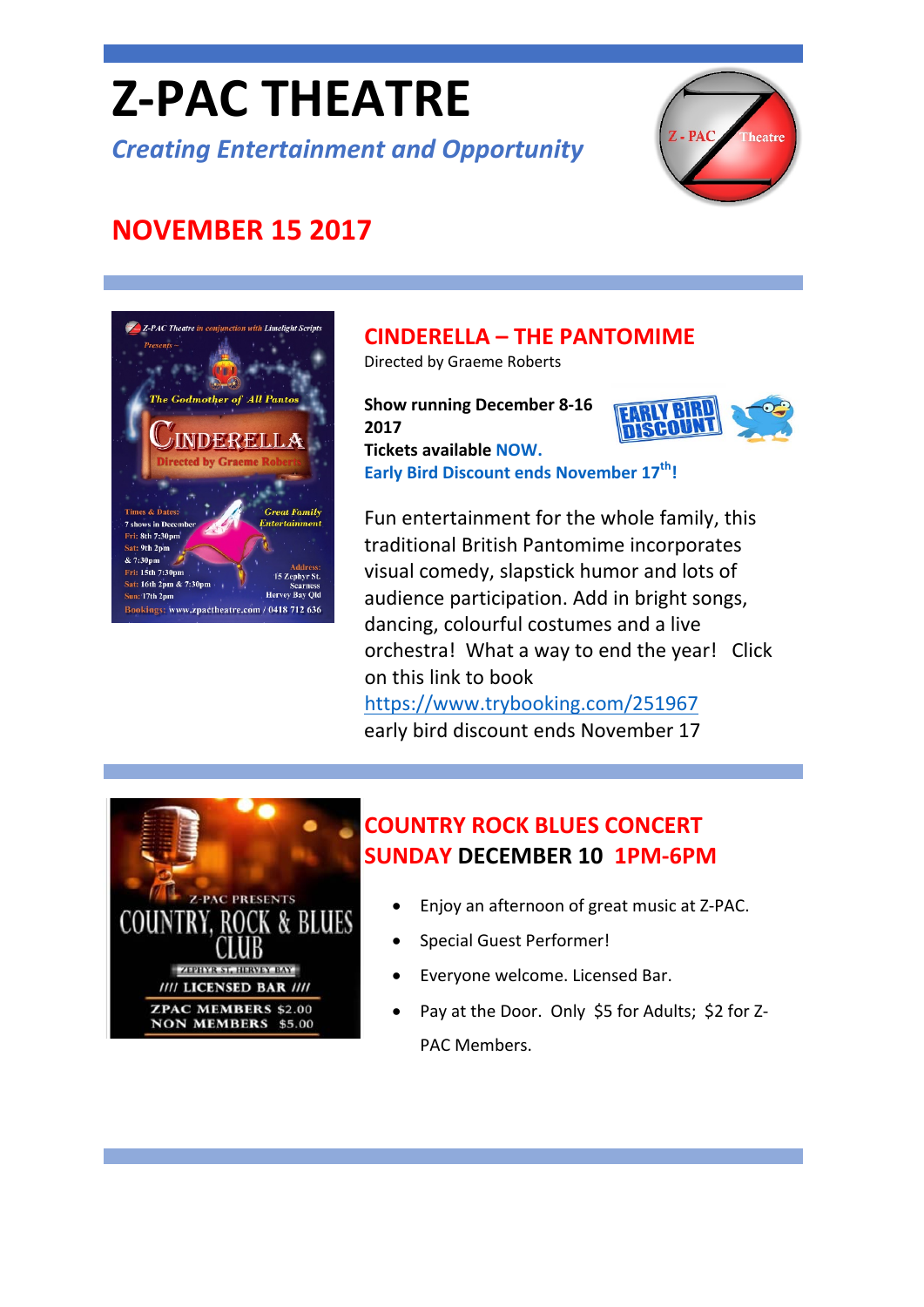

## **KARAOKE AT Z‐PAC THEATRE FRIDAY NOVEMBER 17TH 6:30‐10PM**

Come to Z‐PAC Theatre and enjoy a night of laughter, fabulous

and not so fabulous!) singing!

Here's your chance to perform on a real stage!

Everyone welcome. Licensed Bar.

Pay at the Door. Only \$5 for Adults; \$2 for Z-PAC Members.



## **Z‐PAC CHRISTMAS PARTY DECEMBER 1ST**

#### 6pm at Blazing Saddles

the theatre. Bookings essential.

140 Freshwater St Torquay Everyone welcome. Tickets **FREE** for Current Financial Members, or \$20 for non‐members. Booking required. Go to [www.zpactheatre.com](http://www.zpactheatre.com/) or <https://www.trybooking.com/SVXA> to book your tickets to the Christmas Party. Or purchase Friday Mornings at



#### **AUDITIONS FOR GODSPELL THE MUSICAL November 25 9‐12**

**10 lead roles and 20 Chorus required. Please check Z‐PAC Theatre website for details. http://www.zpactheatre.com/auditions.html**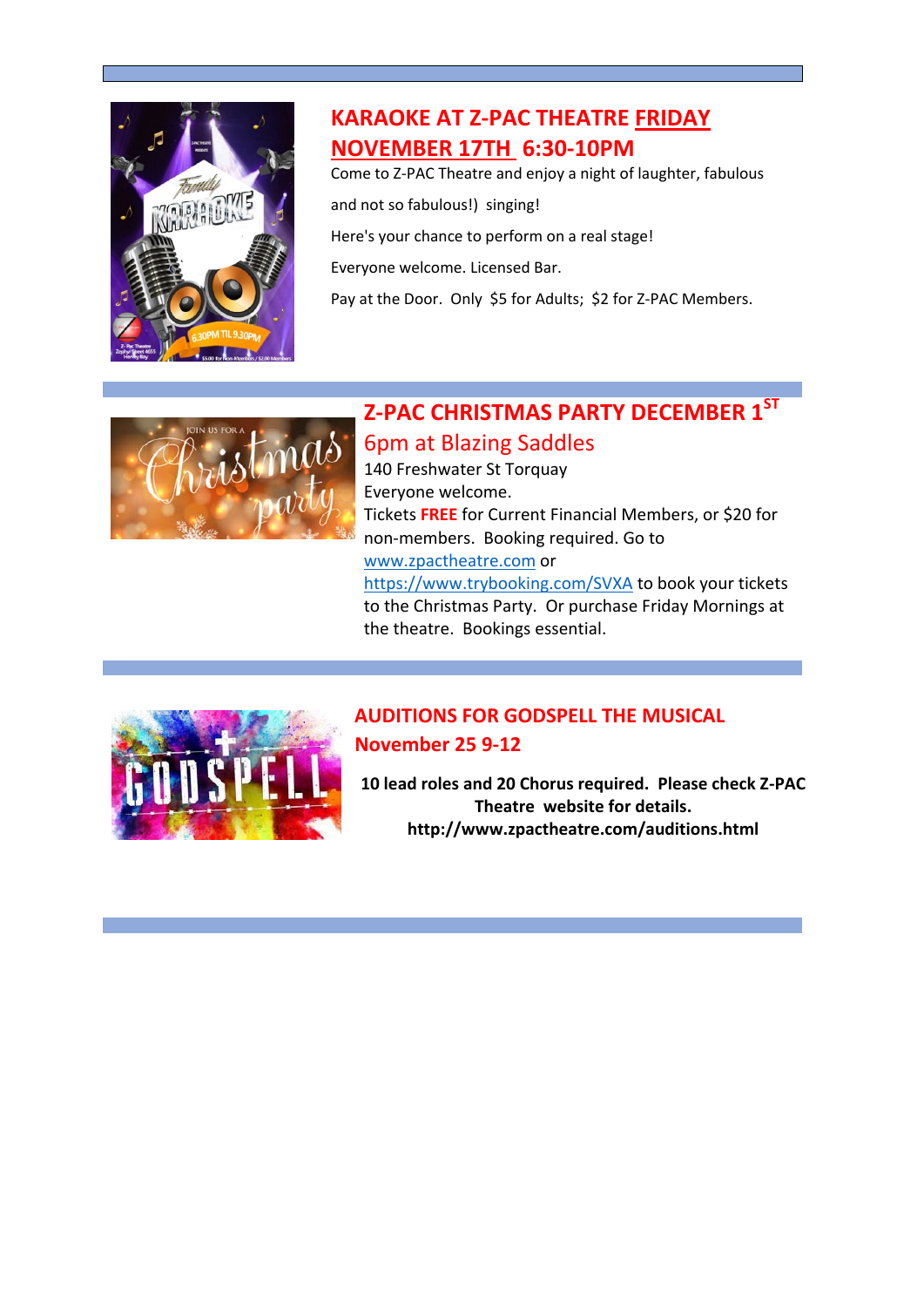#### **Z‐PAC IS VERY EXCITED AND PROUD TO ANNOUNCE THE LINEUP OF SEVEN SHOWS WE HAVE COMING UP FOR YOU IN 2018. Tickets will be on sale by the end of November.**

#### **1. March 16‐25** *GODSPELL* **(7 shows) ‐ composed by** *Stephen Schwartz***; spoken parts by** *John‐Michael Tebelak*

#### *Directed by Cherie Treloar and Tim Holstein*

A well‐loved musical based on the Gospel according to Matthew, Godspell, features a comedic troupe of eccentric players who team up with Jesus to teach his lessons in a new age through parables, games, and tomfoolery.

Godspell also features the international hit, "Day by Day", as well as an eclectic blend of songs ranging from pop to vaudeville, as Jesus' life is played out onstage. Even after the haunting crucifixion, Jesus' message of kindness, tolerance and love lives vibrantly on. **Auditions coming up November 25th 2017 9‐12. Details on our website** [www.zpactheatre.com](http://www.zpactheatre.com/)

#### **2. May 11‐27 (8 shows)** *DRIVING MISS DAISY* **written by Pulitzer Prize‐ winner Alfred Uhry**

#### *Directed by Graeme Roberts*

Sparklingly funny and irresistibly heart‐warming, Driving Miss Daisy is the charming, poignant and utterly compelling tale of the unlikely, long‐lasting friendship that blossoms between a prickly, elderly Southern matriarch and her kind‐hearted chauffeur, Hoke.

**Auditioning early 2018.**

#### **3. June 22‐July 1 (8 shows)** *DUETS* **written by Peter Quilter**

Directed by Liane Mills, Katie O'Neill & Graeme Roberts

Four sets of characters, four crucial moments. This play is a gloriously funny examination of the chaotic world of love and relationships. **Audition TBA**

#### **4. July 27‐August 11** *IT'S ONLY A PLAY* **(8 shows) –** by **[Terrence](https://en.wikipedia.org/wiki/Terrence_McNally) McNally.**

Directed by Mark Thomson and Theresa Saunders Some Adult language

For those who want to come to the theatre and laugh, this show is without a doubt hilariously, sidesplittingly funny.

**Auditions April 15 1‐5**